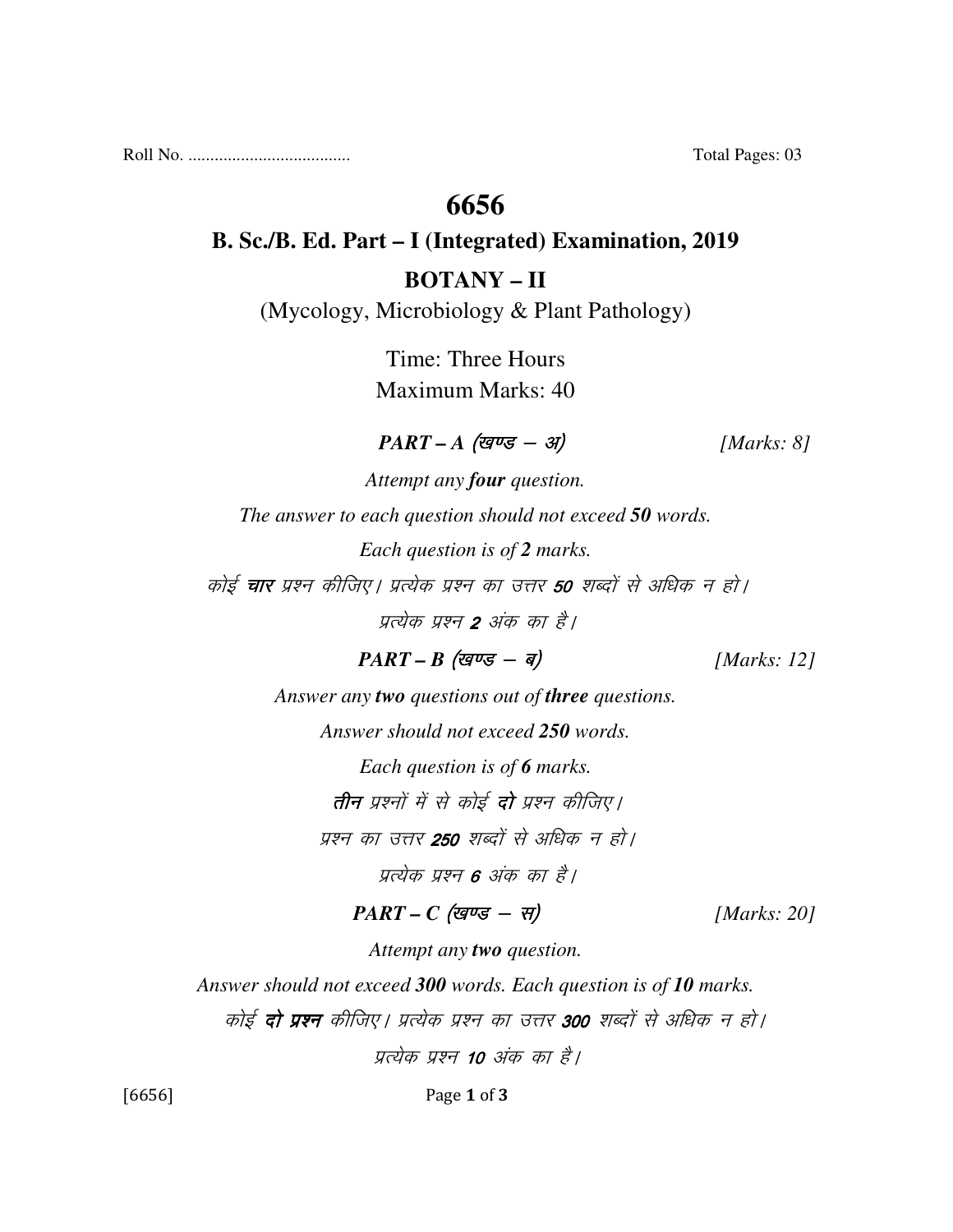### **PART – A**  $\neq$  खण्ड – अ

Q.1 Attempt any four questions -

कोई चार प्रश्न कीजिये $-$ 

I. Write short note on Mycorrhizae.

माइकोराइजा पर संक्षिप्त टिप्पणी लिखिए।

II. Describe the vegetative structure of "Agaricus".

 $^{\prime\prime}$ एगेरिकस $^{\prime\prime}$  की कायिक संरचना को समझाइये।

- III. Explain any one method of asexual reproduction in Bacteria. जीवाणुओं में अलैंगिक जनन की किसी एक विधि को समझाइये।
- IV. Define nature of 'virus.

विषाणु की प्रकृति को बताइये (परिभाषित) कीजिये।

- V. Write down any one name of bacterial disease and describe its symptoms. किसी एक जीवाणु जनित रोग का नाम बताइये व उसके लक्षण लिखिए।
- VI. Draw the classification of fungi by line diagram given by" Alexopoulos and Mims" एलेक्सोपोलस एवं मिम्स द्वारा दिए गए कवक वर्गीकरण की रूपरेखा प्रस्तुत कीजिए।
- VII. What do you mean by TMV? Draw the labelled diagram.

टी. एम. वी. से आप क्या समझते हैं? इसका नामांकित चित्र बनाइये।

 VIII. Write down the name of pathogen of "Black rust of wheat" and describe the symptoms of disease.

गेहूँ के काले किट्ट रोग कारक का नाम लिखिए व इसके प्रमुख लक्षण लिखिए।